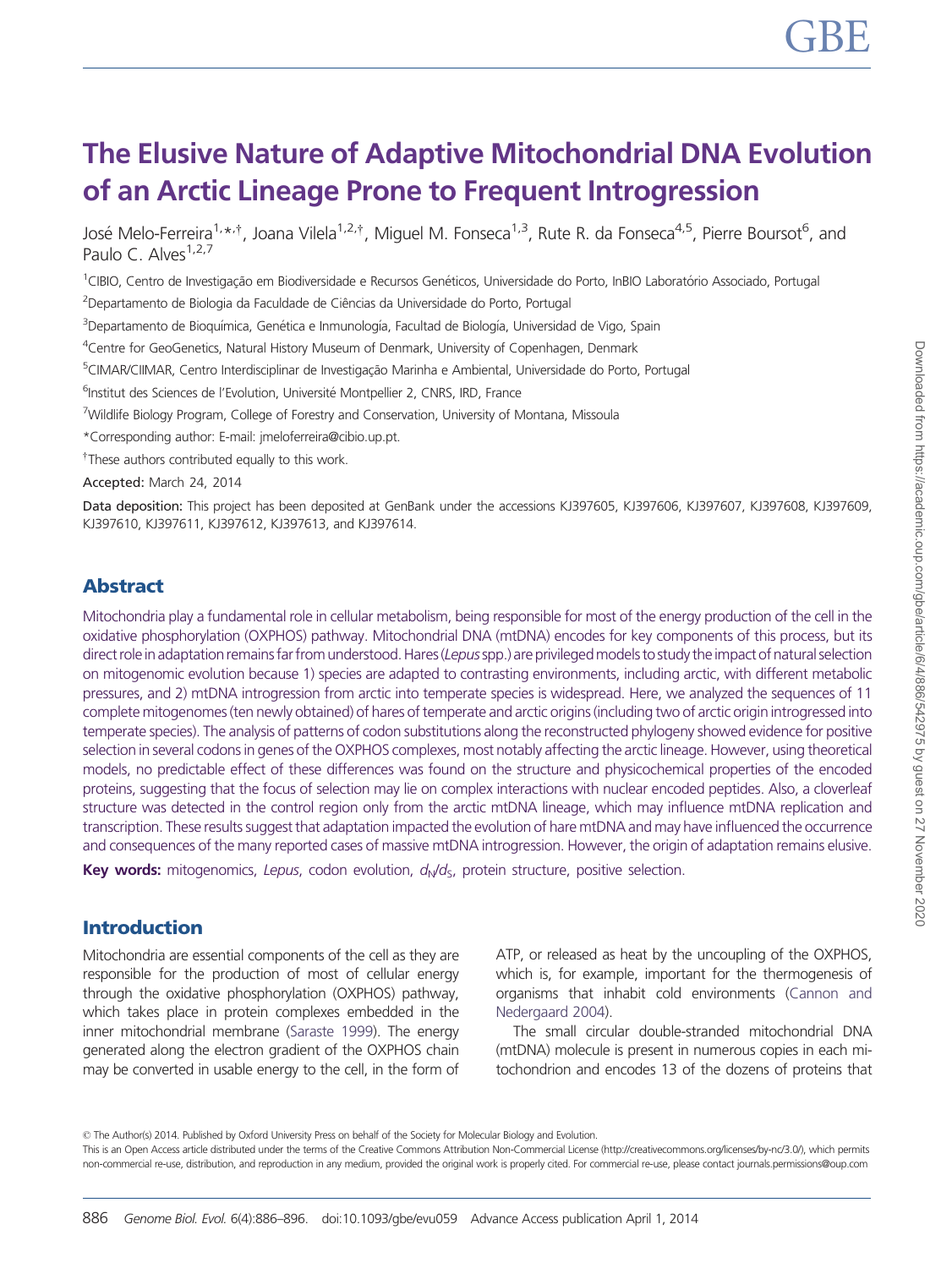constitute the OXPHOS complexes. Even if these proteins are involved in key processes of the cell, the direct impact of mtDNA variation on individual fitness, and thus potentially on adaptive evolution, has traditionally been a matter of debate. The evolution of mtDNA has long been considered neutral, mostly for the convenience of phylogenetic and phylogeographic inferences, but evidence that it is subject to various sorts of selective pressures accumulate in the literature. For example, some deleterious effects of mtDNA variation underlie diseases (e.g., [Taylor and Turnbull 2005;](#page-10-0) [Tuppen](#page-10-0) [et al. 2010\)](#page-10-0) or low male fertility (e.g., [Smith et al. 2010](#page-10-0)), as expected given its maternal transmission. Also, mtDNA has been suggested to be involved in adaptation to high altitude [\(Luo et al. 2008;](#page-9-0) [Hassanin et al. 2009](#page-9-0); [Scott et al. 2011](#page-10-0)) or temperature [\(Ballard and Whitlock 2004;](#page-9-0) [Ballard and Rand](#page-9-0) [2005;](#page-9-0) [Fontanillas et al. 2005\)](#page-9-0), or to coevolve with nuclear genes due to the functional interdependence of mitochondrial and nuclear genomes ([Rand et al. 2004;](#page-10-0) [Willett and Burton](#page-10-0) [2004;](#page-10-0) [Blier et al. 2006](#page-9-0); [Dowling et al. 2008\)](#page-9-0). Analyses of codon sequence variation have often revealed a role for positive selection in the evolution of mtDNA, as, for example, in salmons [\(Garvin et al. 2011](#page-9-0)), whales [\(Foote et al. 2011\)](#page-9-0), or along the phylogeny of mammals [\(da Fonseca et al. 2008](#page-9-0)), among many others. Also, an exhaustive meta-analysis of intraspecific mtDNA sequence variation has shown that mtDNA diversity cannot be predicted by effective population sizes, a genetic pattern that is compatible with the occurrence of recurrent selective sweeps affecting mtDNA [\(Bazin et al.](#page-9-0) [2006\)](#page-9-0). This may question the use of mtDNA for inferences of species historical demography but reveals the great potential of studies that attempt to assess the adaptive impact of mtDNA evolution [\(Galtier et al. 2009\)](#page-9-0).

The interest of studying the adaptive relevance of mtDNA evolution is reinforced by relatively frequent observations of interspecific mtDNA introgression (see e.g., [Toews and](#page-10-0) [Brelsford 2012\)](#page-10-0), which are often not paralleled by equivalent nuclear introgression (e.g., [Roca et al. 2005](#page-10-0); [Melo-Ferreira](#page-9-0) [et al. 2012\)](#page-9-0). Such situations offer natural laboratories to study the effect of mtDNA replacement on the evolutionary trajectory of populations [\(Ballard and Whitlock 2004\)](#page-9-0). The adaptive nature of mtDNA introgression has been suggested in numerous such situations, as, for example, in fish [\(Nevado](#page-9-0) [et al. 2009](#page-9-0); [Mee and Taylor 2012](#page-9-0)), amphibians ([Sequeira et al.](#page-10-0) [2005;](#page-10-0) [Hofman et al. 2007](#page-9-0)), birds [\(Irwin et al. 2009](#page-9-0); [Brelsford](#page-9-0) [et al. 2011\)](#page-9-0), or mammals ([Melo-Ferreira et al. 2011;](#page-9-0) [Reid et al.](#page-10-0) [2012\)](#page-10-0), among other animal groups. However, disentangling the relative contribution of neutral demography and natural selection to mtDNA introgression remains a major challenge when based on the sole patterns of polymorphism of mtDNA sequence in populations (see e.g., [Melo-Ferreira et al. 2011\)](#page-9-0).

Hares (Lepus spp.) are a particularly suitable group of species to study the role of natural selection in the divergence of mtDNA. First, although the genus diversified recently (4–5 Ma; [Matthee et al. 2004\)](#page-9-0), over 30 different species are currently classified, which colonized the entire globe and are well adapted to contrasting environments [\(Alves and](#page-8-0) Hackländer 2008). These different habitats encompass environmental pressures that have been suggested to shape adaptive mtDNA evolution (e.g., [Ballard and Whitlock 2004](#page-9-0)), as different species of hares inhabit for instance arid (e.g., Lepus capensis), temperate (e.g., L. granatensis), or arctic regions (e.g., L. timidus). Second, interspecific mtDNA introgression is a common phenomenon among species of hares (reviewed by [Alves et al. 2008](#page-8-0)). It has been described both in current hybrid zones (e.g., [Thulin et al. 2006\)](#page-10-0) and in areas of ancient contact between species [\(Melo-Ferreira et al. 2005\)](#page-9-0). The mountain hare, L. timidus, a boreal/arctic species widely distributed all over the northern Palearctic, has often been found to be the donor, and introgression of mtDNA from this species may affect the northern part of the ranges of many temperate species distributed across Eurasia, from the Iberian Peninsula to China ([Alves et al. 2008\)](#page-8-0). Considering cases where mtDNA introgression has been demonstrated ([Melo-Ferreira et al. 2012\)](#page-9-0) or suspected [\(Alves et al. 2008](#page-8-0)), a dozen different species may have captured mtDNA from L. timidus through hybridization. Repeated hybridization during the competitive replacement of L. timidus by temperate species during deglaciation after the last glacial maximum may explain the ubiquity of mtDNA introgression of timidus origin, simply due to drift in the front of the wave of expansion ([Melo-Ferreira et al. 2007](#page-9-0)). However, recurrent introgression of this mtDNA type may also be caused by natural selection ([Melo-Ferreira et al. 2011\)](#page-9-0), presumably driven by adaptation to cold. The adaptive introgression hypothesis would receive credit if one could show that adaptation has contributed to the divergence of the donor and receiver species.

In this study, we analyze 11 complete mtDNA sequences from hares (10 newly obtained), including arctic and nonarctic lineages, and assess whether the pattern of codon evolution along the phylogeny uncovers events of positive selection. Second, we evaluate whether the differences detected among lineages imply functional changes of the encoded peptides. Finally, we characterize mtDNA structure and composition of the different lineages. We hypothesize that positive selection may have governed the evolution of mtDNA in hares, particularly in the arctic lineages. We find evidence of positive selection along these lineages and discuss the origins of the inferred adaptations.

# Materials and Methods

### Sampling and Sequencing of the Complete mtDNA

Tissue samples of a total of ten specimens from nine species of hares were used in this study [\(table 1\)](#page-2-0). This sampling was designed to span the known phylogenetic tree of hares ([Melo-Ferreira et al. 2012](#page-9-0)) and to include native mtDNA of species that are well adapted to arctic (L. arcticus, L. othus,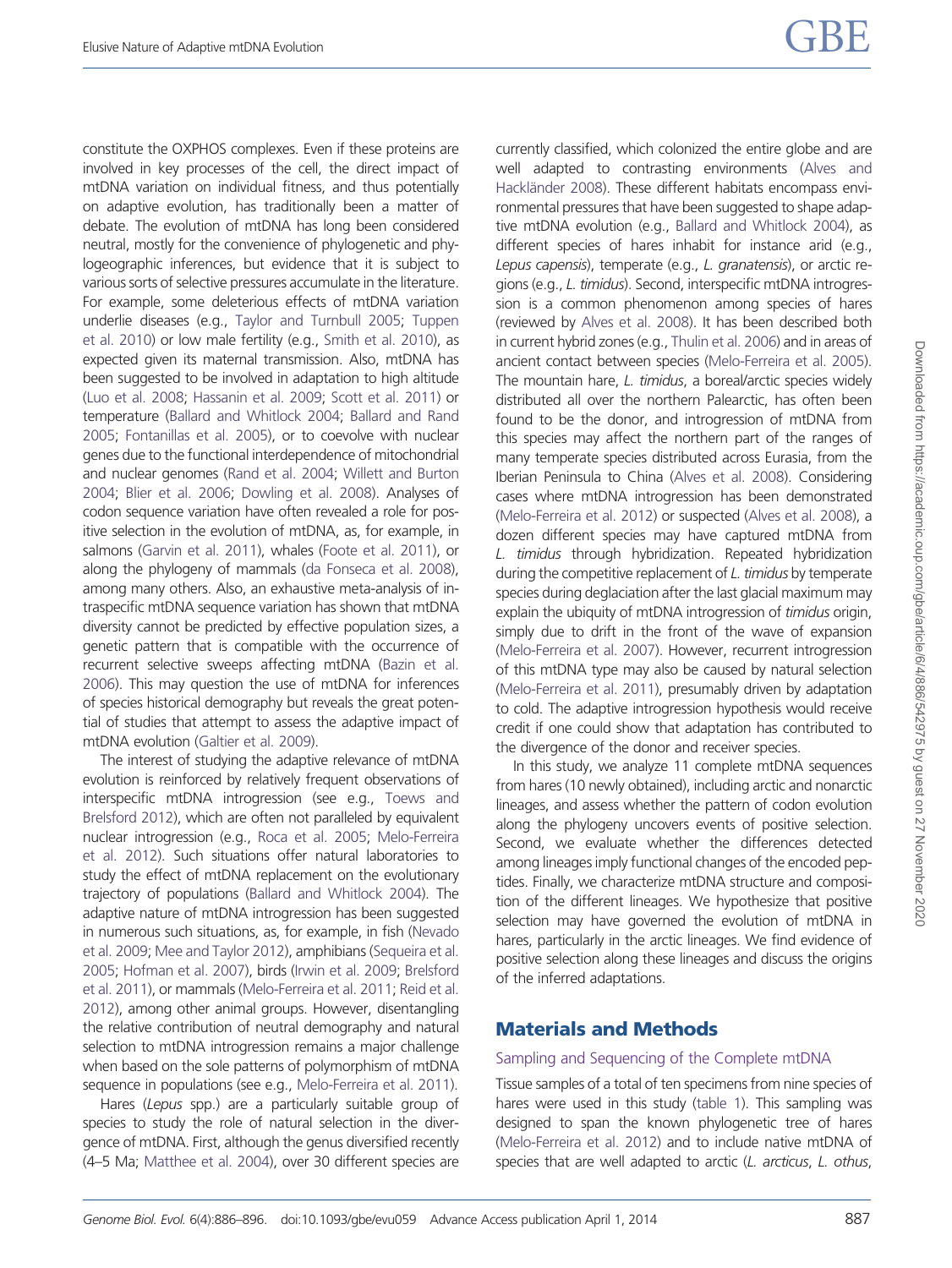| <b>Species</b>  | Conde   | Locality                      | Sequence Length (bp) | <b>GenBank Accession Numbers</b> |
|-----------------|---------|-------------------------------|----------------------|----------------------------------|
| Lepus timidus   | tim     | Finland                       | 17,755               | KJ397605                         |
| L. corsicanus   | cor     | Corsica, France               | 17,056               | KJ397606                         |
| L. arcticus     | arc     | Northwest territories, Canada | 16,868               | KJ397607                         |
| L. othus        | oth     | Alaska, USA                   | 17,288               | KJ397608                         |
| L. townsendii   | tow     | Wyoming, USA                  | 17,732               | KJ397609                         |
| L. granatensis  | gra_int | León, Spain                   | 16.916               | KJ397610                         |
| L. granatensis  | gra_nat | Huelva, Spain                 | 17.765               | KJ397611                         |
| L. capensis     | cap     | Mauritania                    | 16,887               | KJ397612                         |
| L. americanus   | ame     | Montana, USA                  | 17.042               | KJ397613                         |
| L. californicus | cal     | Texas, USA                    | 16,938               | KJ397614                         |
| L. europaeus    | eur     | Skane, Sweden                 | 17,734               | <b>NC 004028</b>                 |

<span id="page-2-0"></span>Table 1 Specimens Used in This Study (All Individuals Except "eur" Were Newly Sequenced)

and L. timidus), boreal (L. americanus), and temperate (L. californicus, L. capensis, and L. granatensis) environments, and haplotypes introgressed from L. timidus into other species (L. granatensis, L. corsicanus, and possibly L. townsendii) (see [Melo-Ferreira et al. 2012\)](#page-9-0).

Extraction of total DNA was performed from ear tissues using the EasySpin Genomic DNA Tissue Kit, Citomed, or liver tissues with the QIAGEN DNeasy kit, following the manufacturer's instructions. In L. granatensis, we selected specimens harboring either L. granatensis or L. timidus mtDNA based on the polymerase chain reaction (PCR)-restriction fragment length polymorphism (RFLP) assay described by [Melo-](#page-9-0)[Ferreira et al. \(2005\)](#page-9-0). The complete mtDNA of the sampled specimens was amplified in two overlapping fragments of approximately 9,000 bp (specimens tim, tow, and gra\_nat in table 1) or three overlapping fragments of approximately 6,000 bp using the primers indicated in [supplementary table](http://gbe.oxfordjournals.org/lookup/suppl/doi:10.1093/gbe/evu059/-/DC1) [S1](http://gbe.oxfordjournals.org/lookup/suppl/doi:10.1093/gbe/evu059/-/DC1), [Supplementary Material](http://gbe.oxfordjournals.org/lookup/suppl/doi:10.1093/gbe/evu059/-/DC1) online, and the long range Phusion Flash High-Fidelity PCR Master Mix (Finnzymes) protocol. This long-range PCR approach allowed minimizing the probability of amplifying nuclear copies of mtDNA sequences (NUMTs), because these copies tend to be shorter [\(Calvignac](#page-9-0) [et al. 2011](#page-9-0)). Final PCR mix included  $6 \mu l$  of Master Mix and 0.6  $\mu$ l of each primer at 20  $\mu$ M, in a final volume of 8.6  $\mu$ l. The following PCR cycle conditions were used: 10s at 98°C; 30 cycles with 1 s at  $98^{\circ}$ C for the denaturation, 5 s for the annealing, and  $4 \text{ min}$  at  $72 \text{ }^{\circ}$ C for the extension, and 1 min at 72 °C for the final extension step.

For samples tim, tow, and gra\_nat (table 1), nested PCRs of overlapping portions of approximately 1,200 bp were performed to increase amounts of amplified DNA (see primers in [supplementary table S1,](http://gbe.oxfordjournals.org/lookup/suppl/doi:10.1093/gbe/evu059/-/DC1) [Supplementary Material](http://gbe.oxfordjournals.org/lookup/suppl/doi:10.1093/gbe/evu059/-/DC1) online). Nested PCRs were performed in a final mix volume of  $9.5 \mu$ l, using 3.5 µl of a PCR Master Mix (QIAGEN Multiplex PCR Kit) and 0.2  $\mu$ l of each primer at 20  $\mu$ M, using the following temperature cycles: 15 min at 94 °C; 35 cycles of denaturation/ annealing/extension with 30s at  $94^{\circ}$ C for denaturation, 45 s for annealing, and 1.15 min at 72 $\,^{\circ}$ C for extension and 20 min

at 60°C for the final extension step. Nested PCR products were sequenced using the forward and reverse PCR primers following the ABI PRISM BigDye Terminator Cycle Sequencing 3.1 standard protocol and using an ABI PRISM 3130 sequencer (Applied Biosystems).

The long-range PCR products of the remaining specimens (table 1) were sequenced using 454 technology and assembled (using Mira assembler v3.2.1; [Chevreux et al. 1999\)](#page-9-0) by Ecogenics (Switzerland). Tablet v.1.12.03.26 [\(Milne et al.](#page-9-0) [2010](#page-9-0)) was used to assess Phred quality scores and coverage along the obtained contigs. Only sites with quality score above 20 and coverage above  $10\times$  were accepted. Sequenced portions that did not satisfy these criteria were coded as missing data. Those portions with missing data were resequenced using the nested PCR strategy described earlier and Sanger sequencing, which also allowed verifying the concordance of the two sequencing procedures.

#### Phylogenetic Analysis

The complete mtDNA sequences of ten specimens sequenced in this work and of L. europaeus (GenBank Acc. Nr. NC\_004028) were aligned using ClustalW ([Thompson et al.](#page-10-0) [1994](#page-10-0)). For the phylogenetic reconstruction, a sequence of the European wild rabbit, Oryctolagus cuniculus, complete mtDNA was added to the alignment and used as outgroup (GenBank Acc. Nr. NC\_001913).

The sequences of the 13 mtDNA protein-coding genes were used for phylogeny estimation. The best fit model of evolution for each gene was determined with jModelTest v0.1.1 [\(Posada 2008](#page-10-0)), applying the Akaike information criterion. The overlapping regions between ATP8/ATP6, ND4L/ ND4, and ND5/ND6 were considered as a separate partition.

Phylogenetic inference was performed using the Bayesian methodology implemented in BEAST v1.7.4 ([Drummond et al.](#page-9-0) [2012](#page-9-0)), applying the appropriate models determined with jModelTest, or the next most parameterized model available in BEAST. The uncorrelated lognormal relaxed clock ([Drummond et al. 2006\)](#page-9-0) and the Yule tree prior were used.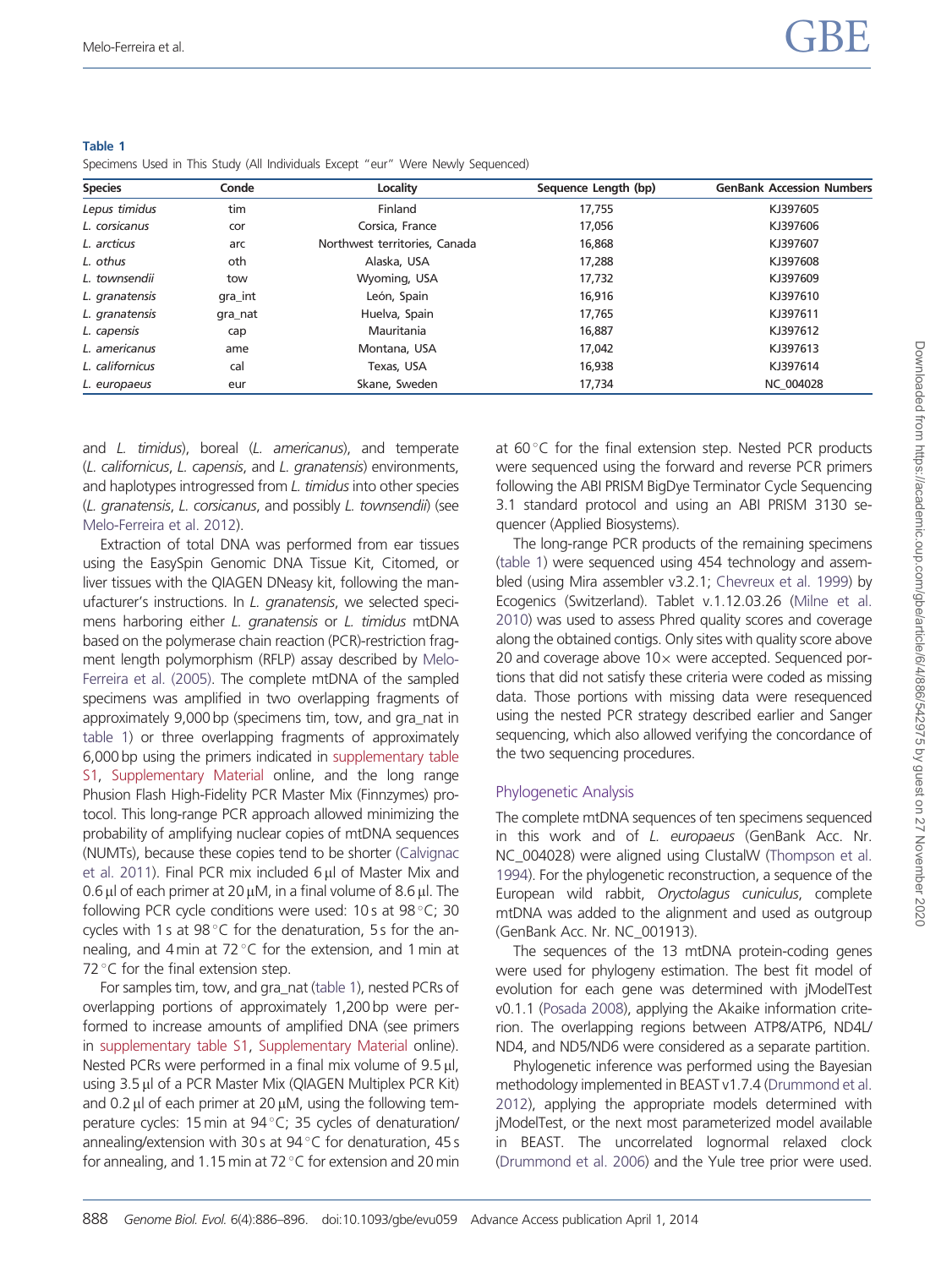Three independent runs of 100,000,000 Markov chain Monte Carlo (MCMC) generations, sampling at every 10,000 generations, were performed and the stability of the runs checked using Tracer v1.5 [\(Rambaut and Drummond 2009\)](#page-10-0). The first 10% of each run was discarded as burn-in, the results of the three runs were combined using LogCombiner v1.7.4, and the information of the trees summarized using TreeAnnotator v1.7.4, both part of the BEAST package ([Drummond et al.](#page-9-0) [2012\)](#page-9-0).

### Tests of Selection

The effect of natural selection on the evolution of the mtDNA protein-coding genes was assessed by comparing the number of nonsynonymous changes per nonsynonymous sites  $(d_N)$ with that of synonymous changes per synonymous site  $(d<sub>5</sub>)$ using maximum likelihood and Bayesian approaches. Purifying selection is characterized by a  $d_N/d_S$  ratio ( $\omega$ ) < 1, whereas values  $> 1$  are indicative of positive selection. The phylogeny estimated in this work, unrooted and excluding the outgroup, was used in all analyses of selection. Also, all methodologies described below were applied to three different alignments: 1) the 13 protein-coding genes concatenated; 2) protein-coding genes concatenated by respiratory complex; and 3) single genes. These separate analyses allowed verifying whether natural selection affected preferentially different OXPHOS complexes or genes. Also, the concatenation of genes results in larger data sets and higher number of variable codons, which may help improve the power of the tests ([Yang and dos Reis](#page-10-0) [2011\)](#page-10-0).

First, we assessed whether selection could be detected at individual codons, independently of the branch of the phylogeny, using the sites models (Nielsen and [Yang 1998;](#page-10-0) [Yang](#page-10-0) [et al. 2000\)](#page-10-0) implemented in CODEML, in the PAML 4 package [\(Yang 2007\)](#page-10-0). Different  $\omega$  starting values were used to avoid local optima. Nested null (restricting  $\omega$  to values < 1) and positive selection (allowing  $\omega$  to take values > 1) models were compared using a likelihood ratio test (LRT): M1a versus M2a, M7 versus M8, and M8a versus M8.

We further assessed the impact of selection along the mtDNA phylogeny of hares using additional codon models to estimate the rates of synonymous and nonsynonymous substitutions [\(Pond and Frost 2005c](#page-10-0)). Four methods implemented on the DATAMONKEY web server [\(http://www.data](http://www.datamonkey.org/)[monkey.org/](http://www.datamonkey.org/) [last accessed April 15, 2014]; [Pond and Frost](#page-10-0) [2005b\)](#page-10-0), Single Likelihood Ancestral Counting (SLAC), Fixed Effects Likelihood (FEL), Random Effects Likelihood (REL), and PRoperty Informed Models of Evolution (PRIME), were used. After reconstructing ancestral sequences, SLAC compares normalized expected and observed numbers of synonymous and nonsynonymous substitutions per variable site. FEL compares the instantaneous synonymous site rate  $(\alpha)$ and the instantaneous nonsynonymous site rate  $(\beta)$  on a per site basis, without assuming a prior  $d_N/d_S$  distribution. In PRIME,  $\beta$  also depends on the properties of the amino acid variants, analyzing two sets of five amino acid properties ([Atchley et al. 2005](#page-9-0); [Conant et al. 2007](#page-9-0)). REL allows for heterogeneity both in synonymous and nonsynonymous rates, by fitting discrete distributions of rates across sites and then inferring the rate per site. Sites with cut-off values of  $P < 0.25$  in SLAC and FEL (in small data sets, high nominal  $\alpha$ -levels in these tests are advised; [Pond and Frost 2005c](#page-10-0)) and  $P < 0.05$  in PRIME and Bayes factors > 50 in REL were considered as candidates to have evolved under positive selection. In all analyses performed in DATAMONKEY, the most suited model of evolution for each data set, directly estimated on this web server, was used.

Branch models ([Yang 1998](#page-10-0); [Yang and Nielsen 1998\)](#page-10-0), which allow  $\omega$  to vary along branches of the phylogeny, were also fit to the data. The likelihood of a single  $\omega$  (null model) was tested against the likelihood of a model allowing different  $\omega$  in each branch (full model) using an LRT. In case of rejection of the null model, models considering two  $\omega$  rates were tested. These simplified models were based on the hypothesis that a distinct selection regime could affect the mtDNA lineage of species adapted to arctic or boreal conditions: arctic lineages versus the rest, and arctic lineage and L. americanus (hereafter named arctic/boreal group) versus the rest. Finally, the GA-branch model selection analysis ([Pond and Frost 2005a](#page-10-0)) implemented in DATAMONKEY was used to assess which combinations of rates per branches allowed the best fit to the data without prior assumptions.

The methods described earlier are best suited to detect events of pervasive and recurrent positive selection because 1) site-based methods average  $\omega$  over the entire phylogeny ([Yang et al. 2000](#page-10-0)), whereas 2) branch-based methods average o over all codons in a protein [\(Yang 1998](#page-10-0)). These methods may thus be complemented with branch-site tests that focus on particular residues along specific lineages, which provide increased power to detect episodic selection [\(Yang et al.](#page-10-0) [1995](#page-10-0); [Murrell et al. 2012](#page-9-0)). Thus, the branch-sites model ([Yang et al. 2005](#page-10-0); [Zhang et al. 2005\)](#page-10-0), implemented in CODEML, was also used here. The likelihood of a model (A) in which site classes in a background lineage are restricted to values  $<$  1, while site classes of the foreground lineage are allowed to take values  $> 1$ , is compared with the likelihood of a null model that fixes  $\omega$  at 1 in the foreground lineage using an LRT. This method has been shown to be rather robust to low numbers of codons in the alignment [\(Yang and dos](#page-10-0) [Reis 2011\)](#page-10-0). All individual branches were tested as possible foreground lineage. In addition, numerous combinations of branches were tested as the foreground lineage, among which were branches 1–11 (arctic lineage), branches 1–11 and 13 (arctic/boreal group), branches 3 and 5 (evolution of lineage introgressed into L. corsicanus), 3 and 4 (evolution of the native arctic species, L. timidus, L. othus and L. arcticus), and 6 and 8 (evolution of lineage introgressed into L. granatensis) (see branch numbers in [fig. 1](#page-4-0)). The Bayes empirical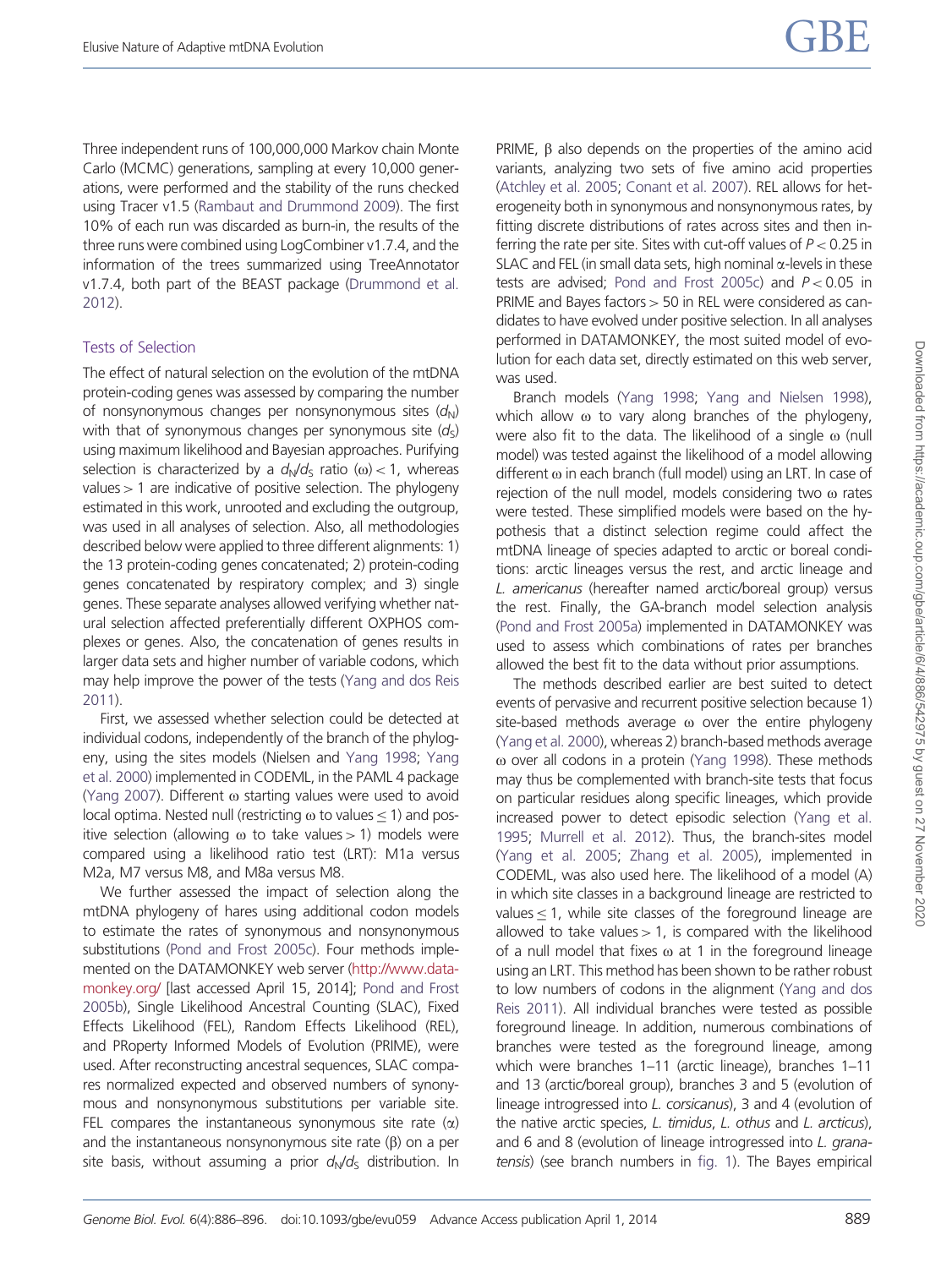<span id="page-4-0"></span>



FIG. 1.—Unrooted phylogeny of 11 hare specimens (codes in parenthesis correspond to those indicated in [table 1\)](#page-2-0) based on 13 protein-coding mtDNA sequences, estimated using Bayesian inference. Branch number is indicated on the respective branch and posterior probabilities next to the nodes. Two North American hares, Lepus americanus and L. californicus are the first to split, followed by the African L. capensis and then the European L. granatensis (native haplotype) and L. europaeus. Finally, one clade named "arctic" includes the sequences from the arctic/boreal L. timidus, L. arcticus, and L. othus, and also from L. corsicanus and L. granatensis(temperate species affected by ancient mtDNA introgression of L. timidus origin) [\(Melo-Ferreira et al. 2012](#page-9-0)), and L. townsendii (a North American species for which mtDNA introgression from L. timidus has been suspected but was never demonstrated) [\(Alves et al. 2008](#page-8-0); [Melo-Ferreira](#page-9-0) [et al. 2012](#page-9-0)). Branch thickness and gray shade indicate the inferred  $d_N/d_S$ rates that provide the best fit to the data as estimated by the GA-branch model selection scheme in DATAMONKEY.

Bayes method was used to identify sites under positive selection in case of rejection of the null model [\(Yang et al. 2005](#page-10-0)).

In addition, the mixed effects model of evolution (MEME), a branch-site method incorporated in the DATAMONKEY server, was used to test for both pervasive and episodic diversifying selection ([Murrell et al. 2012](#page-9-0)). MEME is a generalization of FEL but models variable  $\omega$  across lineages at individual sites, restricting  $\omega$  to be < 1 in a proportion p of branches and unrestricted at a proportion  $(1-p)$  of branches per site. Positive selection was inferred with this method for a P value $< 0.05$ .

TreeSAAP [\(Woolley et al. 2003](#page-10-0)), which takes into account the magnitude of the impact of the amino acid replacements on local physicochemical properties, was also applied here. Radical magnitudes of changes  $\geq 6$ , with P value  $\leq 0.001$ , were here considered as indicating directional positive selection for a given physicochemical property. Also, only amino acid properties that had an accuracy of detection of selection higher than 85% were considered [\(McClellan and Ellison](#page-9-0) [2010](#page-9-0)), and therefore, 11 of the 31 properties analyzed by TreeSAAP were excluded.

#### Analyses of Protein Function and Three-Dimensional **Structure**

The potential impact of the observed amino acid substitutions was assessed considering their location relative to known functional domains of the proteins and the physicochemical properties of the amino acid, such as size and charge. A threedimensional protein homology model was built for subunits, whenever appropriate templates were available, and the amino acid substitutions tested in silico. Protein models were built with PHYRE 2 [\(http://www.sbg.bio.ic.ac.uk/phyre2,](http://www.sbg.bio.ic.ac.uk/phyre2) last accessed April 7, 2014; [Kelley and Sternberg 2009](#page-9-0)) for the following subunits (PDBid of the respective template in parenthesis): ND2 (3RKO), ND4 (3RKO), ND5 (3RKO), COXI (1V54), COXII (1V55), COXIII (1V54), and CYTB (3CWB). We have mutated each residue in the structure into the alternative amino acid, and the result was inspected site by site, verifying predictable structural alterations due to steric clashes and inspecting possible changes in polarity close to relevant protein regions such as proton channels and redox centers. This way it was possible to evaluate whether the detected amino acid changes are or not potentially neutral from the protein function point of view.

#### Analysis of mtDNA Composition and Structure

Sequence annotation was performed by using MITOS [\(Bernt](#page-9-0) [et al. 2012](#page-9-0)) to identify protein-coding genes and rRNAs and ARWEN ([Laslett and Canback 2008](#page-9-0)) to identify tRNA genes. Gene limits were checked by comparison with orthologous mtDNA sequences of published Leporidae species (L. europaeus and O. cuniculus) and by performing sequence similarity in National Center for Biotechnology Information using BLASTX [\(Altschul et al. 1997\)](#page-8-0) against the nonredundant protein sequences database. Analyses of variation in start and stop codon usage of protein-coding genes and in limits of overlapping genes were performed with in-house Perl scripts. The origin of light-strand replication was manually identified and the minimum free energy of its secondary structure was calculated by using the Vienna RNA Websuite, DNA energy parameters [\(Gruber et al. 2008\)](#page-9-0). Pseudo-tRNAs or cloverleaf secondary structures—within the major mtDNA noncoding region (the control region or D-loop)—were identified using ARWEN.

### **Results**

### Complete mtDNA Sequence Data and Phylogenetic Inference

Sequences of the nearly complete mitogenomes of ten specimens of hares were newly obtained in this study. Total sizes vary from 16,868 bp in L. arcticus to 17,765 bp in native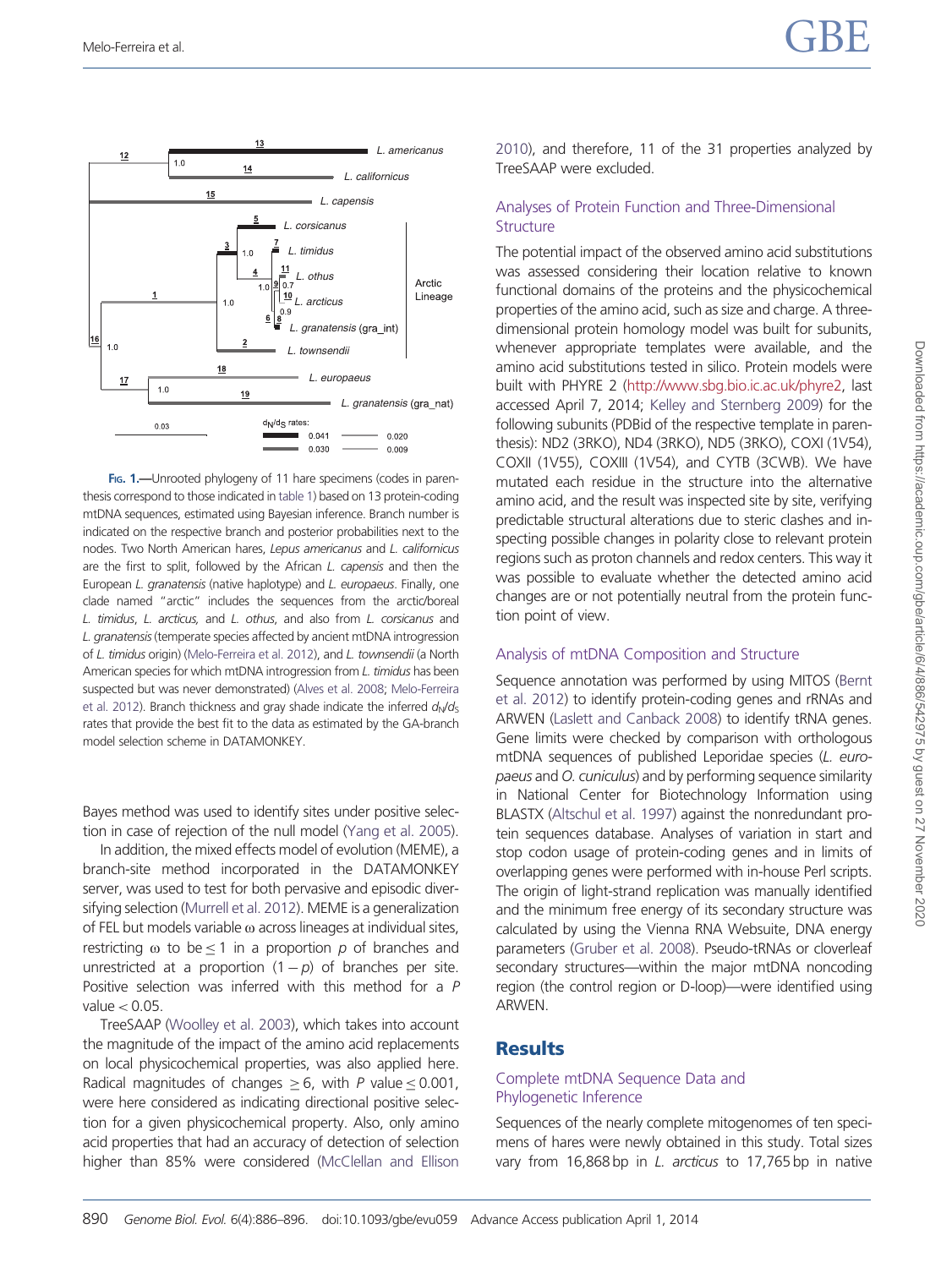<span id="page-5-0"></span>L. granatensis ([table 1,](#page-2-0) where GenBank accession numbers are shown). Some portions of the control region were incomplete, and the serine tRNA was incomplete in L. arcticus and L. californicus. No differences were detected whenever portions of the mitogenomes were sequenced both with Sanger and 454 strategies (total of 19,176 bp resequenced). The long-range PCR approach employed prior to sequencing is expected to avoid the amplification of NUMTs. In keeping, no protein-coding genes displayed premature stop codon or disruption of the reading frame. Also, sequences of the overlapping PCR fragments were identical, which would be unexpected if some fragment was of nuclear origin.

The unrooted phylogenetic tree displaying the evolutionary relationships inferred for the mtDNA between the 11 hare specimens analyzed in this study (10 newly sequenced) estimated using BEAST v1.7.4 [\(Drummond et al. 2012\)](#page-9-0) is depicted in [figure 1](#page-4-0) (see rooted version in [supplementary fig. S1,](http://gbe.oxfordjournals.org/lookup/suppl/doi:10.1093/gbe/evu059/-/DC1) [Supplementary Material](http://gbe.oxfordjournals.org/lookup/suppl/doi:10.1093/gbe/evu059/-/DC1) online; the evolutionary models selected for each sequence partition are shown in [supplemen](http://gbe.oxfordjournals.org/lookup/suppl/doi:10.1093/gbe/evu059/-/DC1)[tary table S2,](http://gbe.oxfordjournals.org/lookup/suppl/doi:10.1093/gbe/evu059/-/DC1) [Supplementary Material](http://gbe.oxfordjournals.org/lookup/suppl/doi:10.1093/gbe/evu059/-/DC1) online). The obtained topology agrees with previous inferences based on shorter mtDNA fragments ([Melo-Ferreira et al. 2012\)](#page-9-0).

#### Evidence of Natural Selection

We applied several methods designed to detect evidence of positive selection affecting mtDNA protein-coding genes throughout the phylogenetic tree of hares. Only the sites model implemented in CODEML (Nielsen and [Yang 1998](#page-10-0); [Yang et al. 2000\)](#page-10-0) did not provide evidence of positive selection. The suggestions of positive selection of the several site-specific analyses are summarized in table 2, where only sites with more than one method suggesting evolution under positive selection are shown (complete results are in [supple](http://gbe.oxfordjournals.org/lookup/suppl/doi:10.1093/gbe/evu059/-/DC1)[mentary table S3,](http://gbe.oxfordjournals.org/lookup/suppl/doi:10.1093/gbe/evu059/-/DC1) [Supplementary Material](http://gbe.oxfordjournals.org/lookup/suppl/doi:10.1093/gbe/evu059/-/DC1) online). The branch of the phylogenetic tree where positive selection was inferred is indicated whenever a particular method allowed such inference—for example, branch-sites model of CODEML ([Yang](#page-10-0) [et al. 2005](#page-10-0); [Zhang et al. 2005\)](#page-10-0), MEME ([Murrell et al. 2012\)](#page-9-0), or TreeSAAP ([Woolley et al. 2003](#page-10-0)). For the remaining methods (REL, FEL, SLAC, and PRIME; [Pond and Frost 2005c\)](#page-10-0), only the

#### Table 2

Sites Affected by Positive Selection According to Seven Different Methods (Only Sites with Suggestion of Selection by Two or More Methods Are Shown; See Complete Results in [supplementary table S3](http://gbe.oxfordjournals.org/lookup/suppl/doi:10.1093/gbe/evu059/-/DC1), [Supplementary Material](http://gbe.oxfordjournals.org/lookup/suppl/doi:10.1093/gbe/evu059/-/DC1) online, Where the Amino Acid Variation Is Indicated)

| Gene            | <b>Site</b> | Tests of Selection <sup>a</sup> |                         |                          |                                                    |                            |                           |                                 |                                                                 |
|-----------------|-------------|---------------------------------|-------------------------|--------------------------|----------------------------------------------------|----------------------------|---------------------------|---------------------------------|-----------------------------------------------------------------|
|                 |             | <b>SLAC</b> <sup>b</sup>        | <b>REL</b> <sup>b</sup> | <b>FEL</b> <sup>b</sup>  | <b>PRIME<sup>c</sup></b>                           | <b>MEME<sup>d</sup></b>    | Branch Sites <sup>d</sup> | <b>TreeSAAP</b>                 |                                                                 |
|                 |             |                                 |                         |                          |                                                    |                            |                           | <b>Branch<sup>d</sup></b>       | Magnitude of Change <sup>e</sup>                                |
| ATP8            | 38          | x <sup>fgh</sup>                |                         |                          |                                                    |                            |                           | $(1; 5; 15)^{gh}$               | 6 (1; 15) $\downarrow$ P $\alpha$ ; 6 (5) $\uparrow$ P $\alpha$ |
|                 | 49          |                                 | $x^{fgh}$               | $x^{fg}$                 | $x^h$ (P: $-7.891$ )                               | $(3; 4; 5)$ <sup>fgh</sup> | $(3+5)^{gh*}$             |                                 |                                                                 |
| <b>CYTB</b>     | 43          |                                 |                         |                          | $x^{f}$ (V: -6.997)                                | $(7)$ <sup>fh</sup>        |                           | $(7)$ <sup>fh</sup>             | $8 \uparrow pK'$                                                |
| ND1             | 49          |                                 | $x^h$                   | $x^f$                    |                                                    |                            |                           |                                 |                                                                 |
| ND <sub>2</sub> | 92          |                                 | $x^h$                   | $\mathsf{x}^\mathsf{f}$  |                                                    |                            |                           |                                 |                                                                 |
| ND4             | 20          |                                 | $x^{fh}$                | $\mathsf{x}^\mathsf{f}$  |                                                    |                            |                           |                                 |                                                                 |
|                 | 187         | <b>x</b> <sup>fgh</sup>         | $x^{fh}$                | $x^f$                    |                                                    |                            |                           | $(1; 13)^h$                     | $6 \downarrow P\alpha$                                          |
|                 | 337         |                                 | $x^{fh}$                | $x^f$                    |                                                    |                            |                           | $(3; 18)$ <sup>fgh</sup>        | $8 \uparrow pK'$                                                |
|                 | 351         |                                 | $x^{fh}$                | $x^f$                    |                                                    |                            |                           | $(1; 13)^{fgh}$                 | $8 \downarrow pK'$                                              |
| ND4L            | 6           |                                 | $x^f$                   | $x^f$                    |                                                    |                            |                           | $(2; 13)^{fgh}$                 | $8 \downarrow pK'$                                              |
|                 | 21          |                                 | $x^{fh}$                |                          |                                                    |                            |                           | $(1; 14)$ <sup>fgh</sup>        | 8 $\uparrow$ pK'                                                |
| ND5             | 410         |                                 | $x^{fh}$                | $\overline{\phantom{0}}$ |                                                    |                            |                           | $(19)$ <sup>fgh</sup>           | 8 $\uparrow$ pK'                                                |
|                 | 531         | x <sup>fgh</sup>                | $x^{fh}$                | $x^{fgh}$                | $x^{gh}$ (P: 20.000; V: -10.177;<br>C/pHi: 18.683) |                            |                           | $(5; 11; 13; 15)$ <sup>fh</sup> | $6 \downarrow \mathsf{P}\alpha$                                 |
| ND <sub>6</sub> | 14          |                                 | $x^h$                   |                          |                                                    |                            |                           | $(2; 15)^{gh}$                  | $8 \uparrow pK'$                                                |
|                 | 108         |                                 | $x^{gh}$                | $\mathsf{x}^\mathsf{f}$  |                                                    |                            |                           |                                 |                                                                 |

NorE.-SLAC, REL, FEL ([Pond and Frost 2005c\)](#page-10-0); PRIME ([Pond and Frost 2005b\)](#page-10-0); branch sites [\(Yang et al. 2005;](#page-10-0) [Zhang et al. 2005\)](#page-10-0); MEME [\(Murrell et al. 2012\)](#page-9-0); and TreeSAAP [\(Woolley et al. 2003\)](#page-10-0).

a<br>Null model rejection thresholds: TreeSAAP, 0.001; SLAC and FEL, 0.25; PRIME, 0.05; MEME 0.05; branch sites, 0.05; Bayes Factor for REL=50.

<sup>c</sup>In PRIME, rejection of null model is indicated by "x," and the property under selection and its weight are indicated in parenthesis. C, charge; pHi, isoelectric point; P, polarity; V, volume.

<sup>d</sup>In the branch sites, MEME, and TreeSAAP tests, the branch(es) where positive selection was inferred is indicated (see [fig. 1](#page-4-0) for correspondence); the Bayes empirical Bayes [\(Yang et al. 2005](#page-10-0)) posterior probabilities of codon detection of the branch sites results are \*0.967 (9) and 0.893 (<sup>h</sup>).

eMagnitude of amino acid changes inferred with TreeSaap: increase ( $\uparrow$ ) and decrease ( $\downarrow$ ) in amino acid properties in a given branch number is indicated. Pa: alpha helical tendencies; pK': equilibrium constant (ionization of COOH).

Data sets: <sup>f</sup>individual mtDNA protein-coding genes, <sup>g</sup>mtDNA protein-coding genes concatenated by OXPHOS complex, and <sup>h</sup>all mtDNA protein-coding genes concatenated.

<sup>&</sup>lt;sup>b</sup>In SLAC, REL, and FEL, rejection of null model is indicated by "x."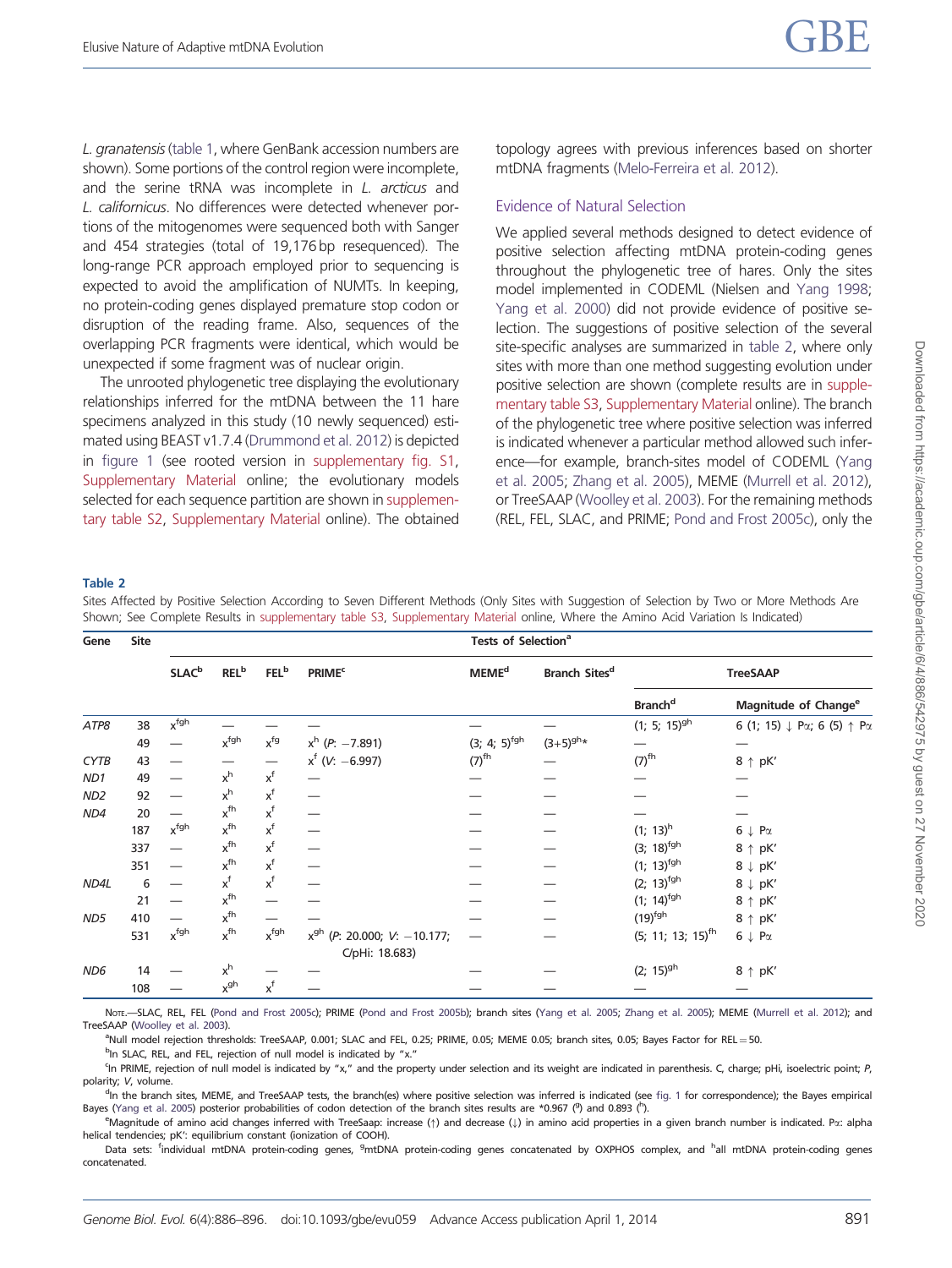<span id="page-6-0"></span>amino acid substitutions are shown in [table 2](#page-5-0). A total of 18 different codons in eight genes were here suggested to have evolved under recurrent positive selection by REL, FEL, or SLAC, of which ten sites were concordant in two of the methods [\(table 2\)](#page-5-0). PRIME suggested that adaptive evolution may have affected five sites (indicated by the negative weigh of amino acid properties "isoelectric point," "volume," and "polarity"; see [table 2](#page-5-0) and [supplementary table S3,](http://gbe.oxfordjournals.org/lookup/suppl/doi:10.1093/gbe/evu059/-/DC1) [Supplementary Material](http://gbe.oxfordjournals.org/lookup/suppl/doi:10.1093/gbe/evu059/-/DC1) online), three of which were also pinpointed by other analyses. MEME, which is particularly sensitive to events of episodic selection, suggested that six sites of five genes evolved under positive selection, which may have affected several lineages along the evolution of hares. Only two codons (in the ATP8 and ND4 genes) were suggested as a focus of positive selection by the branch-sites models analysis of CODEML ([table 2](#page-5-0); [supplementary table S3,](http://gbe.oxfordjournals.org/lookup/suppl/doi:10.1093/gbe/evu059/-/DC1) [Supplementary Material](http://gbe.oxfordjournals.org/lookup/suppl/doi:10.1093/gbe/evu059/-/DC1) online). TreeSAAP, which incorporates the magnitude of the physiochemical impact of the amino acid substitutions in the analysis, identified numerous codons (103) as possible focus of positive selection. Among the properties in which radical changes were suggested, "alpha helical tendencies" and "equilibrium constant (ionization of COOH)" were the most represented ([supplementary](http://gbe.oxfordjournals.org/lookup/suppl/doi:10.1093/gbe/evu059/-/DC1) [table S3](http://gbe.oxfordjournals.org/lookup/suppl/doi:10.1093/gbe/evu059/-/DC1), [Supplementary Material](http://gbe.oxfordjournals.org/lookup/suppl/doi:10.1093/gbe/evu059/-/DC1) online). Several codons (15), in the ATP8, CYTB, and six of the seven NADH dehydrogenase complex genes, were repeatedly reported as positively selected by more than one methodology [\(table 2\)](#page-5-0). Most notably, codon 49 of ATP8 and codon 531 of ND5 were indicated by five of the eight site-specific methods used here and codon 187 of ND4 by four of these methods.

In the branch model analysis of CODEML [\(Yang 1998;](#page-10-0) [Yang and Nielsen 1998\)](#page-10-0), the null model of a single  $\omega$  along the phylogeny was rejected only in the analysis of the complete mtDNA protein-coding genes  $(P < 0.05)$ . The model considering two  $\omega$  rates along the phylogeny—in the arctic/boreal group (arctic lineage and L. americanus) and elsewhere—was significantly favored over the null model  $(P < 0.05)$ . The model selection procedure employed using GA-branch suggested that the model that optimizes different  $\omega$  rates along the tree is composed of four different rates [\(fig. 1\)](#page-4-0). In any case, the inferred  $\omega$  rate was consistently well below 1 in all estimates obtained.

### Little Impact of Mutations on Protein Structure and Function

The predicted impact of amino acid substitutions on the protein function was evaluated for subunits with suitable homologs with available protein structure (see [supplemen](http://gbe.oxfordjournals.org/lookup/suppl/doi:10.1093/gbe/evu059/-/DC1)[tary table S4](http://gbe.oxfordjournals.org/lookup/suppl/doi:10.1093/gbe/evu059/-/DC1), [Supplementary Material](http://gbe.oxfordjournals.org/lookup/suppl/doi:10.1093/gbe/evu059/-/DC1) online). This analysis suggested all substitutions to be neutral from a functional point of view, both regarding potential local changes in structure arising from steric clashes resulting from changes in size, and the changes in polarity and charge nearby the



Fig. 2.—Graphical representation of Lepus granatensis (gra\_int) introgressed mtDNA control region cloverleaf structure (at positions 16224–16303). Nucleotide complementarities are represented by "!" or "-," whereas nucleotide mismatches are depicted by "+."

redox centers and putative proton channels, where even small changes may have a large impact.

### mtDNA Composition

All mitogenomes sequenced have the same gene arrangement and content typically found in mammalian mtDNAs ([supplementary fig. S2](http://gbe.oxfordjournals.org/lookup/suppl/doi:10.1093/gbe/evu059/-/DC1), [Supplementary Material](http://gbe.oxfordjournals.org/lookup/suppl/doi:10.1093/gbe/evu059/-/DC1) online). No variation was found in start codons of protein-coding genes, but different stop codons (TAA and TAG) were identified within four genes: COX1, COX2, ND5, and ND6. This variation should not have functional consequences, as different mammalian mtDNA stop codons are not expected to significantly change gene expression.

A region inside the major noncoding portion of the mtDNA was predicted to form stable stem-and-loop secondary structures with minimum free energy prediction varying between  $-123.60$  and  $-49.74$  kcal/mol. One or more copies of a conserved cloverleaf structure (pseudo-tRNA; fig. 2) in this region were inferred only in the haplotypes from the arctic species (L. arcticus: three copies, L. othus: three copies, and L. timidus: one copy), L. granatensis carrying the introgressed L. timidus haplotype (five copies), L. corsicanus (four copies), and L. townsendii (two copies). When two or more cloverleaf structures were present, they partially overlapped.

# **Discussion**

mtDNA may play an important role in the adaptation to particular habitats, and groups of species that live in contrasting ecological conditions are valuable models to assess this role.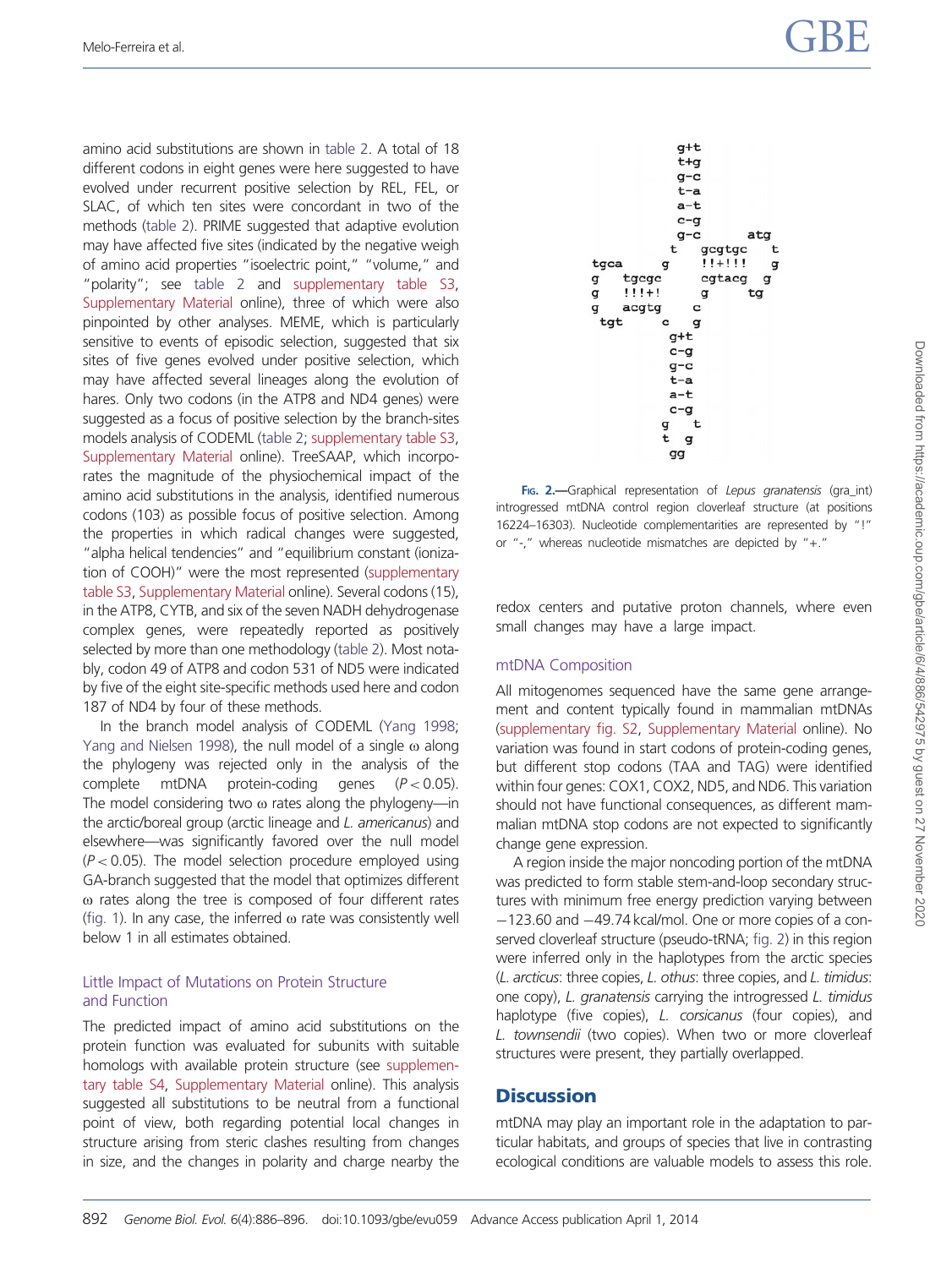We used here a combination of phylogenetic analyses of codon evolution and theoretical inferences of the impact of amino acid substitutions on protein structure and function to understand whether natural selection governed the evolution of mtDNA in hares, and to provide insights on the origins of the adaptation.

### Nonneutral Evolution of mtDNA in Hares

Estimates of  $\omega$  rates along the branches of hares' mtDNA phylogeny were consistently below 1, which is indicative of pervasive purifying selection affecting all mtDNA protein-coding genes [\(fig. 1](#page-4-0)). This result is not surprising because purifying selection has been shown to be a predominant force shaping mitogenomic evolution [\(Ruiz-Pesini et al. 2004](#page-10-0); [Bazin et al.](#page-9-0) [2006;](#page-9-0) [Meiklejohn et al. 2007;](#page-9-0) [Rutledge et al. 2010](#page-10-0); [Sun](#page-10-0) [et al. 2011\)](#page-10-0). However, we found the  $\omega$  rates to vary along the tree. Considering either a simplified two-rate model (arctic/boreal group and rest of the tree; [supplementary](http://gbe.oxfordjournals.org/lookup/suppl/doi:10.1093/gbe/evu059/-/DC1) [table S5](http://gbe.oxfordjournals.org/lookup/suppl/doi:10.1093/gbe/evu059/-/DC1), [Supplementary Material](http://gbe.oxfordjournals.org/lookup/suppl/doi:10.1093/gbe/evu059/-/DC1) online) or the four-rate model (based on the GA-branch model selection procedure; [fig. 1\)](#page-4-0), higher rates were generally estimated in branches of the arctic clade and of L. americanus, a boreal North American species also well adapted to cold climates ([fig. 1\)](#page-4-0). Note, however, that branches represented by a single genome may not be representative of the respective evolutionary lineage, and inferences of natural selection must, in these cases, be looked with caution. Branch 3, which represents a subset of the arctic clade, was the sole interior branch where the higher class  $\omega$ was estimated. Increased  $\omega$  could result from adaptive evolution at some sites, in the face of the dominant purifying selection regime, or from relaxation of purifying selection in some lineages [\(Bazin et al. 2006;](#page-9-0) [Meiklejohn et al. 2007](#page-9-0)). The latter phenomenon should, however, affect all genes alike ([Tomasco and Lessa 2011](#page-10-0)), and the rate variation we find among genes in that respect may thus result from branch- and gene-specific positive selection ([supplementary](http://gbe.oxfordjournals.org/lookup/suppl/doi:10.1093/gbe/evu059/-/DC1) [tables S5](http://gbe.oxfordjournals.org/lookup/suppl/doi:10.1093/gbe/evu059/-/DC1) and [S6](http://gbe.oxfordjournals.org/lookup/suppl/doi:10.1093/gbe/evu059/-/DC1), [Supplementary Material](http://gbe.oxfordjournals.org/lookup/suppl/doi:10.1093/gbe/evu059/-/DC1) online).

Purifying and positive selection may occur at a given site at different times during the evolution of a group [\(Crandall et al.](#page-9-0) [1999;](#page-9-0) [Chen and Sun 2011](#page-9-0)), and such situations may complicate inferences of positive selection due to a decreased sensitivity of the tests ([Chen and Sun 2011\)](#page-9-0). Also, the history of hare radiation is relatively recent (4–5 Ma; [Matthee et al.](#page-9-0) [2004\)](#page-9-0), and the relatively low levels of divergence among lineages (average 0.69 nucleotide substitutions per codon over the whole hare phylogeny) leads to a reduced power of the tests of selection (Anisimova and [Yang 2007\)](#page-10-0). Still, site- and branch-site-based tests of selection were able to detect various instances of sites with high  $d_N/d_S$ , many reported by different methodologies (15 sites; [table 2\)](#page-5-0), and thus that possibly evolved under positive selection.

We addressed this question by applying methods that account for site- and branch-specific evolution that are better suited at detecting episodic selection on a small fraction of amino acids [\(Zhang et al. 2005](#page-10-0); [Murrell et al. 2012\)](#page-9-0). We paid particular attention to the hypothesis that selection may have had preferential impact in the arctic clade. Indeed, many of the reports of positive selection involve the arctic clade or sites that distinguish this clade from the remaining hares (e.g., internal branches 1, 3, and 4; [table 2](#page-5-0) and [supplementary](http://gbe.oxfordjournals.org/lookup/suppl/doi:10.1093/gbe/evu059/-/DC1) [table S3,](http://gbe.oxfordjournals.org/lookup/suppl/doi:10.1093/gbe/evu059/-/DC1) [Supplementary Material](http://gbe.oxfordjournals.org/lookup/suppl/doi:10.1093/gbe/evu059/-/DC1) online).

Our results suggest that positive selection may have had a particular effect on ATP8, CYTB, and several of the NADH dehydrogenase genes [\(table 2](#page-5-0)). Previous studies have suggested that selection in these genes may be related with the efficiency of energy conversion (ATP8; [Shen et al. 2010](#page-10-0); [Zsurka et al. 2010\)](#page-10-0), which may influence adaptation to cold climates [\(Wallace 2007\)](#page-10-0), the establishment of the proton gradient necessary for ATP production (CYTB; [McClellan et al.](#page-9-0) [2005](#page-9-0)), or the efficiency of the proton-pump ([Brandt 2006\)](#page-9-0). Interestingly, we found that 30 of the sites reported under positive selection in this work coincide with other studies (compiled in [supplementary table S7](http://gbe.oxfordjournals.org/lookup/suppl/doi:10.1093/gbe/evu059/-/DC1), [Supplementary](http://gbe.oxfordjournals.org/lookup/suppl/doi:10.1093/gbe/evu059/-/DC1) [Material](http://gbe.oxfordjournals.org/lookup/suppl/doi:10.1093/gbe/evu059/-/DC1) online), some of which proposing a relationship with climate adaptation (e.g., [Zsurka et al. 2010](#page-10-0)). It is thus striking that the site-specific selection reported in ATP8 lied on internal branches of the arctic clade [\(table 2\)](#page-5-0). In some cases, the reported mutations lie on introgressed haplotypes (branches 5 and 8; [table 2](#page-5-0) and [supplementary table S3](http://gbe.oxfordjournals.org/lookup/suppl/doi:10.1093/gbe/evu059/-/DC1), [Supplementary Material](http://gbe.oxfordjournals.org/lookup/suppl/doi:10.1093/gbe/evu059/-/DC1) online), but these were represented by single individuals in our phylogeny. It is thus difficult to assess whether this sampling is representative of the whole introgressed haplotypes and if these inferences indicate changes in the selection regime induced by introgression. The results obtained here do not demonstrate an adaptive drive of mtDNA reticulation (suggested e.g., by [Alves et al.](#page-8-0) [2008](#page-8-0); [Melo-Ferreira et al. 2011\)](#page-9-0) but show that positive selection may have punctuated the evolution of mtDNA, most notably in the lineages of species thriving in arctic regions, eventually by adaptation to cold as suggested in other species ([Fontanillas et al. 2005\)](#page-9-0). This therefore puts forward a possible impact of the high frequencies of mtDNA of arctic origin on the evolution and adaptation of the temperate species where they are found introgressed.

### On the Origin of mtDNA Adaptation in Hares

The inference of positive selection on the evolution of mtDNA in hares, affecting specific sites, some of which associated with lineages of species adapted to boreal climates, questions the impact of such mutations on the structure and function of the encoded proteins. We modeled the protein structure of the encoded proteins of the different lineages and attempted to predict the impact of amino acid mutations, given their location and consequences on the protein structure and its physicochemical properties. Even though the TreeSAAP analysis suggested that several of the changes could have had a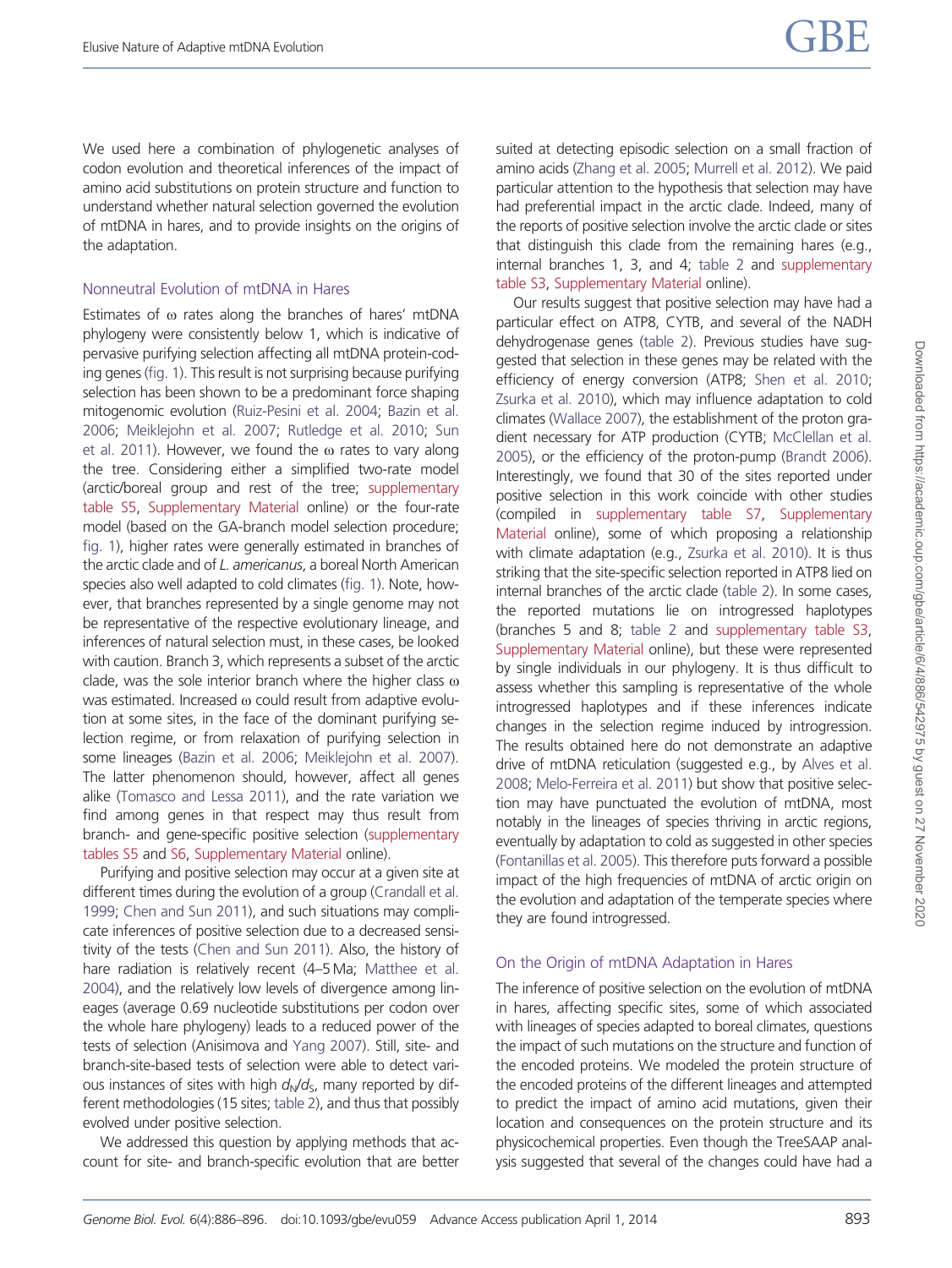<span id="page-8-0"></span>radical impact on the biochemical properties of the amino acid in question ([table 2\)](#page-5-0), we assessed that their impact on the biochemical structure of the encoded proteins should be residual. This analysis was based on the current knowledge on functional aspects of mtDNA-encoded proteins (which are quite conserved from mammals to bacteria) and on available structural models (in several cases, including ATP8, the protein three-dimensional structures could not be modeled). However, mtDNA-encoded proteins are involved in complex interactions with nuclear DNA encoded proteins, and there is evidence of cytonuclear coevolution [\(Rand et al. 2004](#page-10-0)). This interaction is not restricted to the OXPHOS pathway but includes many other key processes from the transcription and translation of mtDNA proteins to the regulation of the communication between the organelles ([Timmis et al. 2004;](#page-10-0) [Cannino et al. 2007](#page-9-0); [Christian and Spremulli 2012;](#page-9-0) [Xu et al.](#page-10-0) [2012\)](#page-10-0). Only an integrated modeling of the cytonuclear protein–protein interactions could provide an accurate view of the impact of mtDNA nonsynonymous changes, and the functional impact of the amino acid changes may have been underestimated by our analysis.

Analyses of nonprotein-coding portions of the mtDNA may provide additional insights on the nature of mitochondrial adaptation in hares, because mutations in the regulatory regions of mtDNA may have an effect on mtDNA activity [\(Suissa et al. 2009](#page-10-0)). Although most of the noncoding part of hare mtDNA was highly conserved across lineages, a putative cloverleaf structure, with variable copy number, was inferred in the control region of the arctic lineage, including the introgressed L. granatensis and L. corsicanus [\(fig. 2\)](#page-6-0). The copies were estimated to reach high negative free energy in its secondary structure, which suggests high stability and high probability of spontaneous formation. Such unusual structures may influence the efficiency of mtDNA replication and transcription ([Brown et al. 1986](#page-9-0); [Pereira et al. 2008\)](#page-10-0) and thus regulate mtDNA content in cells, which may impact the efficiency of mitochondrial function ([Suissa et al. 2009\)](#page-10-0), and contribute to adaptation [\(Cheng et al. 2013](#page-9-0)). The presence of this structure only in the arctic lineage and the apparent variable copy number is intriguing and raises the interesting possibility that it may have contributed to regulatory-driven adaptation. This should be the focus of future research.

# Conclusion

This study provides new insights into the adaptive nature of mtDNA evolution, which may have facilitated the colonization of hares of diverse and contrasting environments. Still, the origin of the inferred positive selection remains elusive, given the small predicted impact of the observed amino acid substitutions in protein function. We have, however, only evaluated this impact in the mtDNA encoded proteins, which are part of complex networks with a far greater number of proteins encoded by nuclear DNA. The frequent occurrence of

mtDNA introgression among hares provides natural mtDNA replacement experiments that are valuable to investigate how coevolution and gene regulation in these networks contributed to mtDNA evolution. Two major questions are raised by the occurrence of these massive interspecific mtDNA transfers: 1) was introgression favored by natural selection? 2) and if not, could it have a secondary impact on adaptation and nucleocytoplasmic coevolution? This work reinforces the need to address such questions.

# Supplementary Material

[Supplementary tables S1–S7](http://gbe.oxfordjournals.org/lookup/suppl/doi:10.1093/gbe/evu059/-/DC1) and [figures S1](http://gbe.oxfordjournals.org/lookup/suppl/doi:10.1093/gbe/evu059/-/DC1) and [S2](http://gbe.oxfordjournals.org/lookup/suppl/doi:10.1093/gbe/evu059/-/DC1) are available at Genome Biology and Evolution online ([http://www.](http://www.gbe.oxfordjournals.org/) [gbe.oxfordjournals.org/\)](http://www.gbe.oxfordjournals.org/).

# Acknowledgments

This work was supported by FEDER (Fundo Europeu de Desenvolvimento Regional) funds through the Programa Operacional Factores de Competitividade (COMPETE program; FCOMP-01-0124-FEDER-014266) and Portuguese national funds through the FCT (Fundação para a Ciência e a Tecnologia; PTDC/BIA-EVF/111931/2009 research project), by Programa Operacional Potencial Humano (POPH)–Quadro de Referência Estratégico Nacional (QREN) funds from the European Social Fund and Portuguese Ministério da Educação e Ciência (FCT, SFRH/BPD/43264/2008 and SFRH/ BPD/70654/2010 post-doctoral grants to J.M.-F. and M.M.F., respectively, and SFRH/BSAB/1278/2012 sabbatical grant to P.C.A.), and by project "Genomics and Evolutionary Biology" cofinanced by North Portugal Regional Operational Programme 2007/2013 (ON.2 – O Novo Norte), under the National Strategic Reference Framework (NSRF), through the European Regional Development Fund (ERDF). The Lepus arcticus and Lepus othus tissue samples were yielded by the University of Alaska Museum (original codes: arc – UAM47253, oth – UAM42143). The authors also thank José Carlos Brito, Ellen Cheng, Christian Gortazar, Klaus Hackländer, L. Scott Mills, Christian Pietri, and Jorge Pires for providing samples. They thank Josefa González and three anonymous reviewers for helpful suggestions that helped improving the quality of this work. This research was conducted in the scope of the International Associated Laboratory (LIA) "Biodiversity and Evolution."

# Literature Cited

- Altschul SF, et al. 1997. Gapped BLAST and PSI-BLAST: a new generation of protein database search programs. Nucleic Acids Res. 25: 3389–3402.
- Alves PC, Hackländer K. 2008. Lagomorph species: geographical distribution and conservation status. In: Alves PC, Ferrand N, Hackländer K, editors. Lagomorph biology: evolution, ecology, and conservation. Berlin (Germany): Springer-Verlag. p. 395–405.
- Alves PC, Melo-Ferreira J, Freitas H, Boursot P, 2008. The ubiquitous mountain hare mitochondria: multiple introgressive hybridization in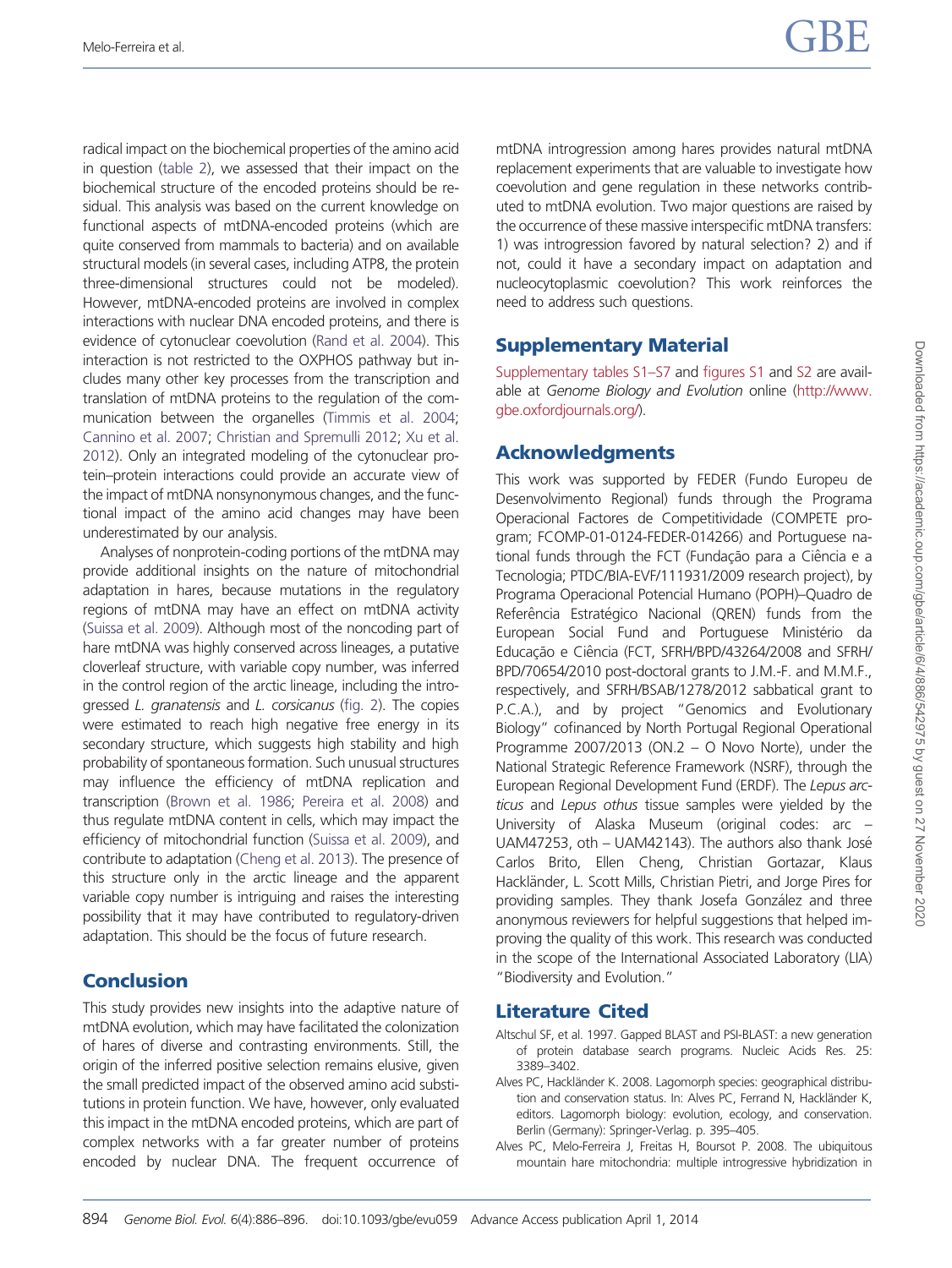- <span id="page-9-0"></span>Anisimova M, Yang Z. 2007. Multiple hypothesis testing to detect lineages under positive selection that affects only a few sites. Mol Biol Evol. 24: 1219–1228.
- Atchley WR, Zhao J, Fernandes AD, Druke T. 2005. Solving the protein sequence metric problem. Proc Natl Acad Sci U S A. 102:6395–6400.
- Ballard JWO, Rand DM. 2005. The population biology of mitochondrial DNA and its phylogenetic implications. Annu Rev Ecol Evol Syst. 36: 621–642.
- Ballard JWO, Whitlock MC. 2004. The incomplete natural history of mitochondria. Mol Ecol. 13:729–744.
- Bazin E, Glemin S, Galtier N. 2006. Population size does not influence mitochondrial genetic diversity in animals. Science 312:570–572.
- Bernt M, et al. 2012. MITOS: improved de novo metazoan mitochondrial genome annotation. Mol Phylogenet Evol. 69:313–319.
- Blier PU, Breton S, Desrosiers V, Lemieux H. 2006. Functional conservatism in mitochondrial evolution: insight from hybridization of arctic and brook charrs. J Exp Zool B Mol Dev Evol. 306B:425–432.
- Brandt U. 2006. Energy Converting NADH: quinone oxidoreductase (complex I). Annu Rev Biochem. 75:69–92.
- Brelsford A, Mila B, Irwin DE. 2011. Hybrid origin of Audubon's warbler. Mol Ecol. 20:2380–2389.
- Brown GG, Gadaleta G, Pepe G, Saccone C, Sbisa E. 1986. Structural conservation and variation in the D-loop-containing region of vertebrate mitochondrial DNA. J Mol Biol. 192:503–511.
- Calvignac S, Konecny L, Malard F, Douady CJ. 2011. Preventing the pollution of mitochondrial datasets with nuclear mitochondrial paralogs (numts). Mitochondrion 11:246–254.
- Cannino G, Di Liegro CM, Rinaldi AM. 2007. Nuclear–mitochondrial interaction. Mitochondrion 7:359–366.
- Cannon B, Nedergaard J. 2004. Brown adipose tissue: function and physiological significance. Physiol Rev. 84:277–359.
- Chen J, Sun Y. 2011. Variation in the analysis of positively selected sites using nonsynonymous/synonymous rate ratios: an example using influenza virus. PLoS One 6:e19996.
- Cheng YT, Liu J, Yang LQ, Sun C, Kong QP. 2013. Mitochondrial DNA content contributes to climate adaptation using chinese populations as a model. PLoS One 8:e79536.
- Chevreux B, Wetter T, Suhai S. 1999. Genome sequence assembly using trace signals and additional sequence information. Proc German Conf Bioinform (GCB). 99:45–56.
- Christian BE, Spremulli LL. 2012. Mechanism of protein biosynthesis in mammalian mitochondria. Biochim Biophys Acta. 1819:1035–1054.
- Conant GC, Wagner GP, Stadler PF. 2007. Modeling amino acid substitution patterns in orthologous and paralogous genes. Mol Phylogenet Evol. 42:298–307.
- Crandall KA, Kelsey CR, Imamichi H, Lane HC, Salzman NP. 1999. Parallel evolution of drug resistance in HIV: failure of nonsynonymous/synonymous substitution rate ratio to detect selection. Mol Biol Evol. 16: 372–382.
- da Fonseca RR, Johnson WE, O'Brien SJ, Ramos MJ, Antunes A. 2008. The adaptive evolution of the mammalian mitochondrial genome. BMC Genomics 9:119.
- Dowling DK, Friberg U, Lindell J. 2008. Evolutionary implications of nonneutral mitochondrial genetic variation. Trends Ecol Evol. 23:546–554.
- Drummond AJ, Ho SY, Phillips MJ, Rambaut A. 2006. Relaxed phylogenetics and dating with confidence. PLoS Biol. 4:e88.
- Drummond AJ, Suchard MA, Xie D, Rambaut A. 2012. Bayesian phylogenetics with BEAUti and the BEAST 1.7. Mol Biol Evol. 29:1969–1973.
- Fontanillas P, Depraz A, Giorgi MS, Perrin N. 2005. Nonshivering thermogenesis capacity associated to mitochondrial DNA haplotypes and gender in the greater white-toothed shrew, Crocidura russula. Mol Ecol. 14:661–670.
- Foote AD, et al. 2011. Positive selection on the killer whale mitogenome. Biol Lett. 7:116–118.
- Galtier N, Nabholz B, Glemin S, Hurst GD. 2009. Mitochondrial DNA as a marker of molecular diversity: a reappraisal. Mol Ecol. 18: 4541–4550.
- Garvin MR, Bielawski JP, Gharrett AJ. 2011. Positive Darwinian selection in the piston that powers proton pumps in complex I of the mitochondria of pacific salmon. PLoS One 6:e24127.
- Gruber AR, Lorenz R, Bernhart SH, Neubock R, Hofacker IL. 2008. The Vienna RNA websuite. Nucleic Acids Res. 36:W70–W74.
- Hassanin A, Ropiquet A, Couloux A, Cruaud C. 2009. Evolution of the mitochondrial genome in mammals living at high altitude: new insights from a study of the tribe Caprini (Bovidae, Antilopinae). J Mol Evol. 68:293–310.
- Hofman S, et al. 2007. Phylogeography of the fire-bellied toads Bombina: independent Pleistocene histories inferred from mitochondrial genomes. Mol Ecol. 16:2301–2316.
- Irwin DE, Rubtsov AS, Panov EN. 2009. Mitochondrial introgression and replacement between yellowhammers (Emberiza citrinella) and pine buntings (Emberiza leucocephalos) (Aves: Passeriformes). Biol J Linn Soc. 98:422–438.
- Kelley LA, Sternberg MJE. 2009. Protein structure prediction on the web: a case study using the Phyre server. Nat Protoc. 4:363–371.
- Laslett D, Canback B. 2008. ARWEN: a program to detect tRNA genes in metazoan mitochondrial nucleotide sequences. Bioinformatics 24: 172–175.
- Luo YJ, et al. 2008. Mitochondrial genome analysis of Ochotona curzoniae and implication of cytochrome c oxidase in hypoxic adaptation. Mitochondrion 8:352–357.
- Matthee CA, van Vuuren BJ, Bell D, Robinson TJ. 2004. A molecular supermatrix of the rabbits and hares (Leporidae) allows for the identification of five intercontinental exchanges during the Miocene. Syst Biol. 53: 433–447.
- McClellan DA, Ellison DD. 2010. Assessing and improving the accuracy of detecting protein adaptation with the TreeSAAP analytical software. Int J Bioinform Res Appl. 6:120–133.
- McClellan DA, et al. 2005. Physicochemical evolution and molecular adaptation of the cetacean and artiodactyl cytochrome b proteins. Mol Biol Evol. 22:437–455.
- Mee JA, Taylor EB. 2012. The cybrid invasion: widespread postglacial dispersal by Phoxinus (Pisces: Cyprinidae) cytoplasmic hybrids. Can J Zool. 90:577–584.
- Meiklejohn CD, Montooth KL, Rand DM. 2007. Positive and negative selection on the mitochondrial genome. Trends Genet. 23: 259–263.
- Melo-Ferreira J, Alves PC, Rocha J, Ferrand N, Boursot P. 2011. Interspecific X-chromosome and Mitochondrial DNA introgression in the Iberian hare: selection or allele surfing? Evolution 65:1956-1968.
- Melo-Ferreira J, Boursot P, Suchentrunk F, Ferrand N, Alves PC. 2005. Invasion from the cold past: extensive introgression of mountain hare (Lepus timidus) mitochondrial DNA into three other hare species in northern Iberia. Mol Ecol. 14:2459–2464.
- Melo-Ferreira J, et al. 2007. The rise and fall of the mountain hare (Lepus timidus) during Pleistocene glaciations: expansion and retreat with hybridization in the Iberian Peninsula. Mol Ecol. 16:605–618.
- Melo-Ferreira J, et al. 2012. Recurrent introgression of mitochondrial DNA among hares (Lepus spp.) revealed by species-tree inference and coalescent simulations. Syst Biol. 61:367–381.
- Milne I, et al. 2010. Tablet—next generation sequence assembly visualization. Bioinformatics 26:401–402.
- Murrell B, et al. 2012. Detecting individual sites subject to episodic diversifying selection. PLoS Genet. 8:e1002764.
- Nevado B, et al. 2009. Complete mitochondrial DNA replacement in a Lake Tanganyika cichlid fish. Mol Ecol. 18:4240–4255.